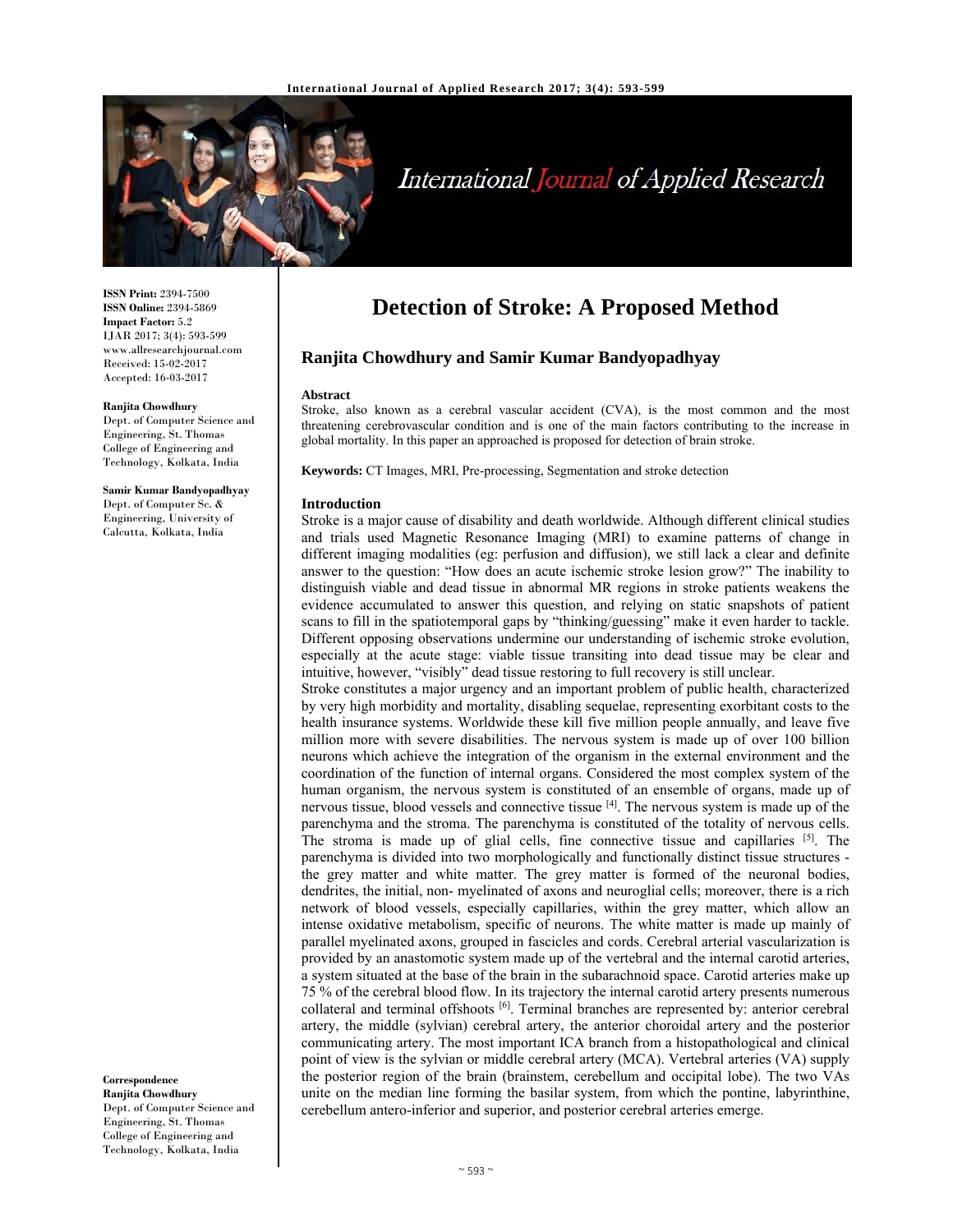#### **Types of Brain Strokes**

A stroke occurs when the blood supply to your brain is interrupted or reduced. This deprives your brain of oxygen and nutrients, which can cause your brain cells to die.A stroke may be caused by a blocked artery (ischemic stroke) or the leaking or bursting of a blood vessel (hemorrhagic stroke). Some people may experience only a temporary disruption of blood flow to their brain (transient ischemic attack, or TIA).

Two types of stroke can dramatically disrupt this normality:

#### **Hemorrhagic stroke**

Hemorrhagic stroke occurs when a blood vessel in your brain leaks or ruptures. Brain hemorrhages can result from many conditions that affect your blood vessels, including uncontrolled high blood pressure (hypertension), overtreatment with anticoagulants and weak spots in your blood vessel walls (aneurysms).

A less common cause of hemorrhage is the rupture of an abnormal tangle of thin-walled blood vessels (arteriovenous malformation) present at birth. Types of hemorrhagic stroke include:

 **Intracerebral hemorrhage:** In an intracerebral hemorrhage, a blood vessel in the brain bursts and spills into the surrounding brain tissue, damaging brain cells. Brain cells beyond the leak are deprived of blood and also damaged.

High blood pressure, trauma, vascular malformations, use of blood-thinning medications and other conditions may cause an intracerebral hemorrhage.

 **Subarachnoid hemorrhage:** In a subarachnoid hemorrhage, an artery on or near the surface of your brain bursts and spills into the space between the surface of your brain and your skull. This bleeding is often signaled by a sudden, severe headache.

A subarachnoid hemorrhage is commonly caused by the bursting of a small sack-shaped or berry-shaped outpouching on an artery known as an aneurysm. After the hemorrhage, the blood vessels in your brain may widen and narrow erratically (vasospasm), causing brain cell damage by further limiting blood flow.

A brain hemorrhage occurs when a cerebral blood vessel bursts and blood leaks into or around brain tissue and causes failure of neuronal function. About 15-20% of strokes are hemorrhagic. High blood pressure stretches a cerebral artery wall and causes it to bleed. This results in blood leaking into the brain tissue (ie. intracerebral hemorrhage) or into the spaces surrounding the brain –eg meninges or cerebrospinal fluid around the brain (ie. subarachnoid hemorrhage). Hemorrhagic strokes account for approximately 20% of all strokes.



**Fig 1:** Subtypes of stroke. (a) Three axial slices from a T2-weighted MR brain scan showing a decrease in signal indicating a recent hemorrhagic stroke in the posterior aspect of the right lentiform nucleus. (b) Axial slices showing an ischemic stroke lesion on MR diffusion weighted imaging.

#### **Ischemic Stroke**

About 85 percent of strokes are ischemic strokes. Ischemic strokes occur when the arteries to your brain become narrowed or blocked, causing severely reduced blood flow (ischemia). The most common ischemic strokes include:

- **Thrombotic stroke.** A thrombotic stroke occurs when a blood clot (thrombus) forms in one of the arteries that supply blood to your brain. A clot may be caused by fatty deposits (plaque) that build up in arteries and cause reduced blood flow (atherosclerosis) or other artery conditions.
- **Embolic stroke.** An embolic stroke occurs when a blood clot or other debris forms away from your brain — commonly in your heart — and is swept through

your bloodstream to lodge in narrower brain arteries. This type of blood clot is called an embolus.

The most recent definition considers the symptomatology to be a stroke either if the clinical symptoms have lasted for more than 24 hours, or if the symptoms remit below this threshold but imagistic show an acute ischemic lesion in concordance with the clinical picture of 5 the ictus [7]. Ischemic stroke is characterized by definitive ischemic suffering of the cerebral parenchyma in an area where regional blood flow drops below 10ml/100g of tissue/min, secondary to partial or total occlusion of an artery or cerebral vein. The factors which increase the risk of an ischemic cerebral vascular accident are numerous. They are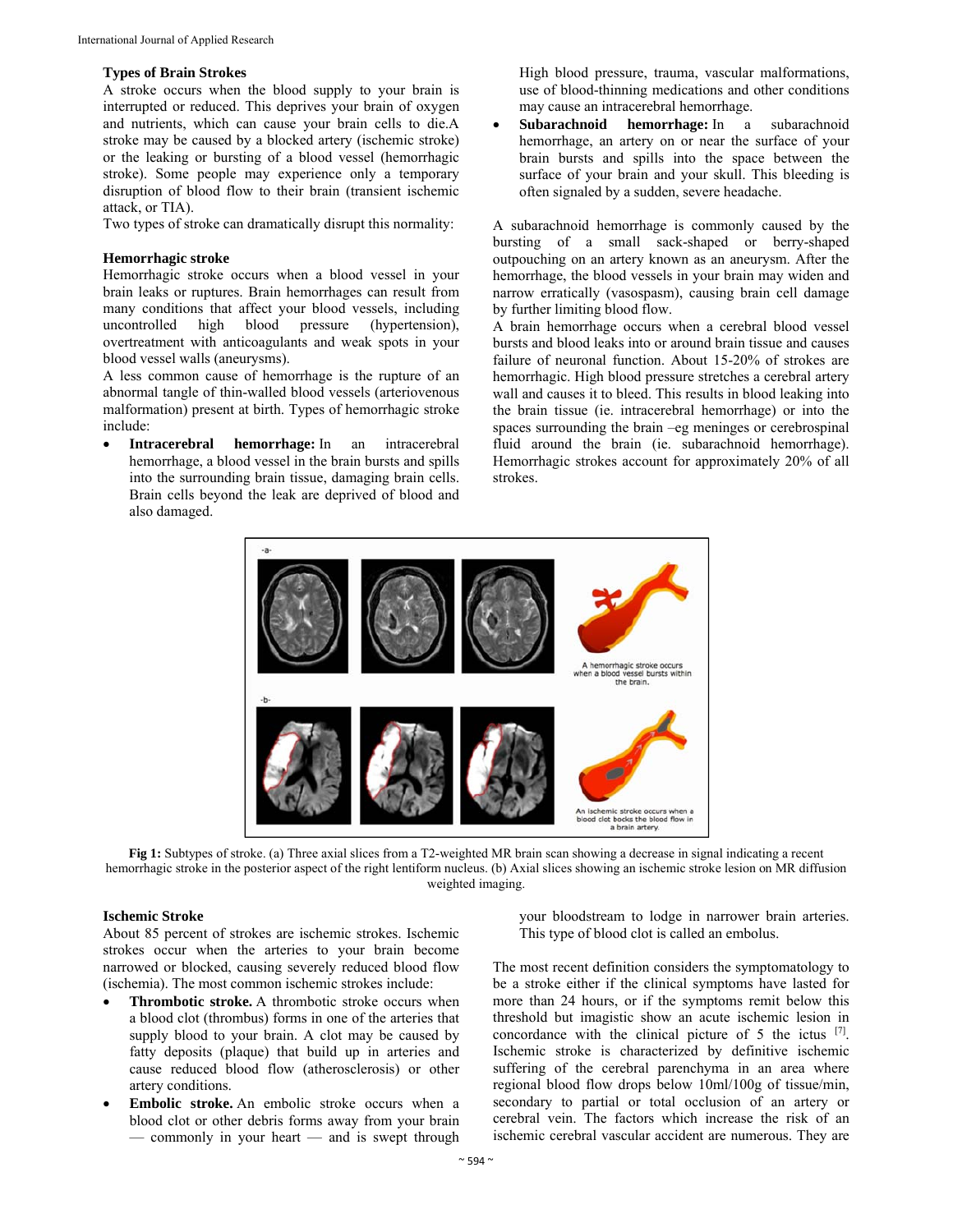divided into factors which can be modified by treatment and a change in life style and factors which cannot be modified [7].

Factors which can be modified are represented by: hypertension, diabetes mellitus, high blood cholesterol, smoking, excessive consumption of alcohol, obesity, sedentarism, atrial fibrillation, acute myocardial infarction, cardiomyopathies, cardiac valvulopathies, hypercoagulation, the use of contraceptives pills. Factors which cannot be modified are: age, sex, race, family history of cerebrovascular events, personal history of cerebrovascular events. The decrease of cerebral blood flow below 10 ml/100g tissue/min determines the infarction of cerebral parenchyma, the size of the ischemic necrosis area being dependent on the caliber of the obstructed area and the efficiency of collateral circulation (communicant arteries of the Willis circle, extra - intracranial anastomosis, leptomeningeal arteries). In the first 24 hours around the central nucleus of the ischemic necrosis an area of "ischemic penumbra" persists, in which only a functional or metabolic alteration of structures is present, due to the persistence of a 15 - 25 ml/100g tissue/min perfusion ("misery perfusion"). In the peripheral hypoperfusion area cerebral function is maintained, with a regional perfusion of 25 - 80 ml/100g tissue/min [8]. The intracellular influx of water determines the cytotoxic edema, which predominates in the grey matter. Its histopathological basis is the perivascular astrocytes and endothelial cells edema. The collapse of the hematoencephalic barrier with the flow of water and protein macromolecules from the intravascular to the interstitial space determines the vasogenic edema, which includes both grey and white matter. The two processes which result in neuronal death are liquefactive necrosis and apoptosis. Liquefactive necrosis is based on the denaturation of proteins, both structural and enzymatic. The process is the basis of some phenomena through which cells die when their function or role is achieved. The patients with ischemic stroke must have priority access to cerebral imagistic, because time is crucial. Cerebral CT scan, which is generally available, can identify most pathologies which mimic stroke, can distinguish between ischemic and hemorrhagic stroke in the first 5 - 7 days [9-11]. Cerebral CT is highly specific for early identification of ischemic cerebral lesions [12-14].

Computed Tomography (CT) images are widely used to diagnose brain stroke for many reasons, lower cost, sensitiveness to early stroke and non-invasive technique.



**Fig 2:** Ischemic stroke

### **Review Works**

Andrius U. *et al*. describes a new method to segment ischemic stroke region on computed tomography (CT) images by utilizing joint features from mean, standard deviation, histogram, and gray-level co-occurrence matrix methods. Presented unsupervised segmentation technique shows ability to segment ischemic stroke region [15-17]. S. Fueanggan, *et al*. resents a new designed program to initially analyze Ischemic Stroke area from Computed Tomography Perfusion (CTP) based on Digital Image Processing Techniques. The new designed software can specify Ischemic Stroke Area by assigning Threshold level of CTP from CBV (Cerebral Blood Volume), CBF (Cerebral Blood Flow) and MTT (Mean Transit Time) images [18-22]. Santichai Fueanggan, *et al*. the objective of this research is to specify Ischemic Stroke Area by using Digital Image Processing principle to analyze Computed Tomography Perfusion (CTP) images from CBV (Cerebral Blood Volume) and CBF (Cerebral Blood Flow) images. By assigning Threshold level of CBV and Threshold level of CBF. results will be shown in N-Match (normal tissue areas), D-Match (dead tissue areas), Mismatch (blood clot tissue areas) and Undefined area. Then, separate the brain into left and right to compare distribution of mismatch and D-Match information in order to specify Ischemic Stroke Area. As a result of experiment, it is possible to sort elementary information of left and right side of the brain to specify Ischemic Stroke Area to compare the results with brain specialists [23]. Ming Sian, Lee, *et al*. in this study propose an Increasing visual perception brain stroke detection system. They used mathematic morphology to extract brain area. Then using median filter to remove noise, and using canny edge detection to find out the edge of the brain tissue, setting peak value in edge histogram as seed to perform region growing. Finally, they can clearly recognize the area of stroke [24-25].

# **Methodology**

MRI can detect minute differences, even between areas that are similar (unlike CT scans, which are useful in imaging bone and soft tissue, but with less detail). MRI can often demonstrate brain abnormalities which are too small or located in regions of the brain that cannot be seen well by CT scans. The main and first process is pre-processing which is used to remove some features and to enhance the quality of image to make the next step easier. The preprocessing is done using weighted median filter for removing high frequency component.

Edge information is often used to determine the boundaries of an object. This is mainly used for analysis to derive similarity criterion for a predetermined object. The incidences of cerebral compression reduce the edge.

Edge detection is the process of finding sharp contrasts in intensities in an image. This process significantly reduces the amount of data in the image, while preserving the most important structural features of that image. Canny Edge Detection is considered to be the ideal edge detection algorithm for images.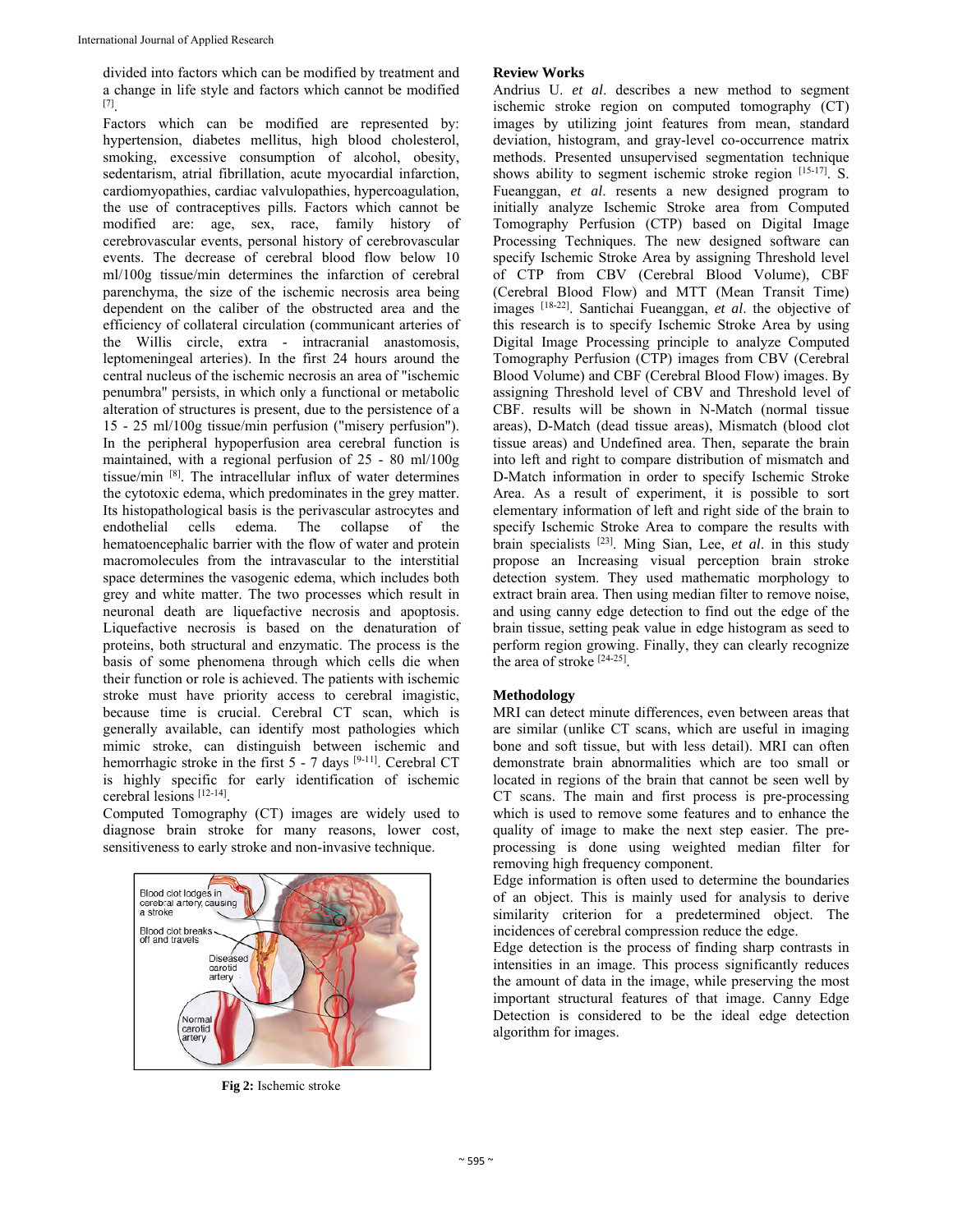

**Fig 4:** Computing magnitude and edge detection

The next step is to identify and remove those parts of the image that are non-brain tissue, such as the skull, nearby areas, and other areas not affected by the stroke. First, we take advantage of the obvious differences in values between the skull and the brain tissue and use the Otsu method to calculate an optimal threshold value to obtain the most appropriate threshold. We then remove obvious skull images and noise. Next, we use an anisotropic filter for blurring processing, which enables us to reduce noise and increase the brightness.

In the next step we distinguish the gray-white matter interface, which is the most common region for a stroke to occur. To do so, we use brain area segmentation and partition techniques. Professional radiologists know that the CT value of the brain tissue edge around a stroke area slightly differs from that of normal brain tissue. These differences are not easily detected for an inexperienced radiologist. To identify these slight differences, we use edge detection technologies and an unsupervised region growing algorithm to make the differences more obvious. In edge detection, there is a qualitative change in the CT stroke image, so we want to identify the edge of the stroke area. We obtain image edge information by using the canny edge detector to determine the optimal edge detection algorithm. This is an optimal edge detector that achieves good detection, good localization, and minimal response time, making it our method of choice for finding the edge of brain tissue.

Physicians tell us that stroke occurs mostly in either the left or right side of the brain. Medical statistics show that the probability of stroke occurring in both the left and right sides of the brain is under 20%. The average brightness in the stroke area is less than the surrounding areas  $[26]$ . Therefore, we calculate the brightness values of all areas for comparison and then identify the positions and color and modify the image to make the possible stroke areas more obvious. By doing so, we can assist physicians to better observe and identify stroke areas and improve diagnostic accuracy.

After partitioning the brain tissue images into eight regions, we next calculate the average brightness for each of the eight partitioned regions. Based on the knowledge that most strokes occur in one side of the brain only, we determine which area of the left or right brain is most likely to have experienced a stroke. To do so, we compare the calculated average brightness values for these eight regions. Finally, to identify regional locations for a stroke, we determine which areas have smaller brightness values by comparing the corresponding left and right side areas of the brain. After identifying four areas with smaller average brightness values, we divide them into three cases according to their different distribution positions. In the first case, the four areas with smaller average brightness values are all on the same side. In this case, we can then determine the presence of a possible stroke area in either the left or right brain tissue from the smaller average brightness values that are identical. The second case has three areas with smaller average brightness values on the same side and one area with a smaller average brightness value on the other side. From the position coincidence results, we then know whether the stroke occurred in the left or the right side of the brain. However, the system must further identify the stroke areas. In discussion with physicians, we learned that CT values between 30 and 36 indicate possible stroke regions. We are also informed that a stroke is more likely to occur in a dark area of the CT image than in the general brain tissue areas shown by the CT. So, we use 30% of the front of the brain tissue and temporarily assign CT values in this tissue as possible stroke area CT values. Next, we compare the colored images with the original images. If the CT value in the original lies within the 30% stroke area value, we mark it in red. If a value is not in this range, we restore the colored area to the original image value. Using this technique, physicians can better determine stroke areas and increase their diagnostic accuracy.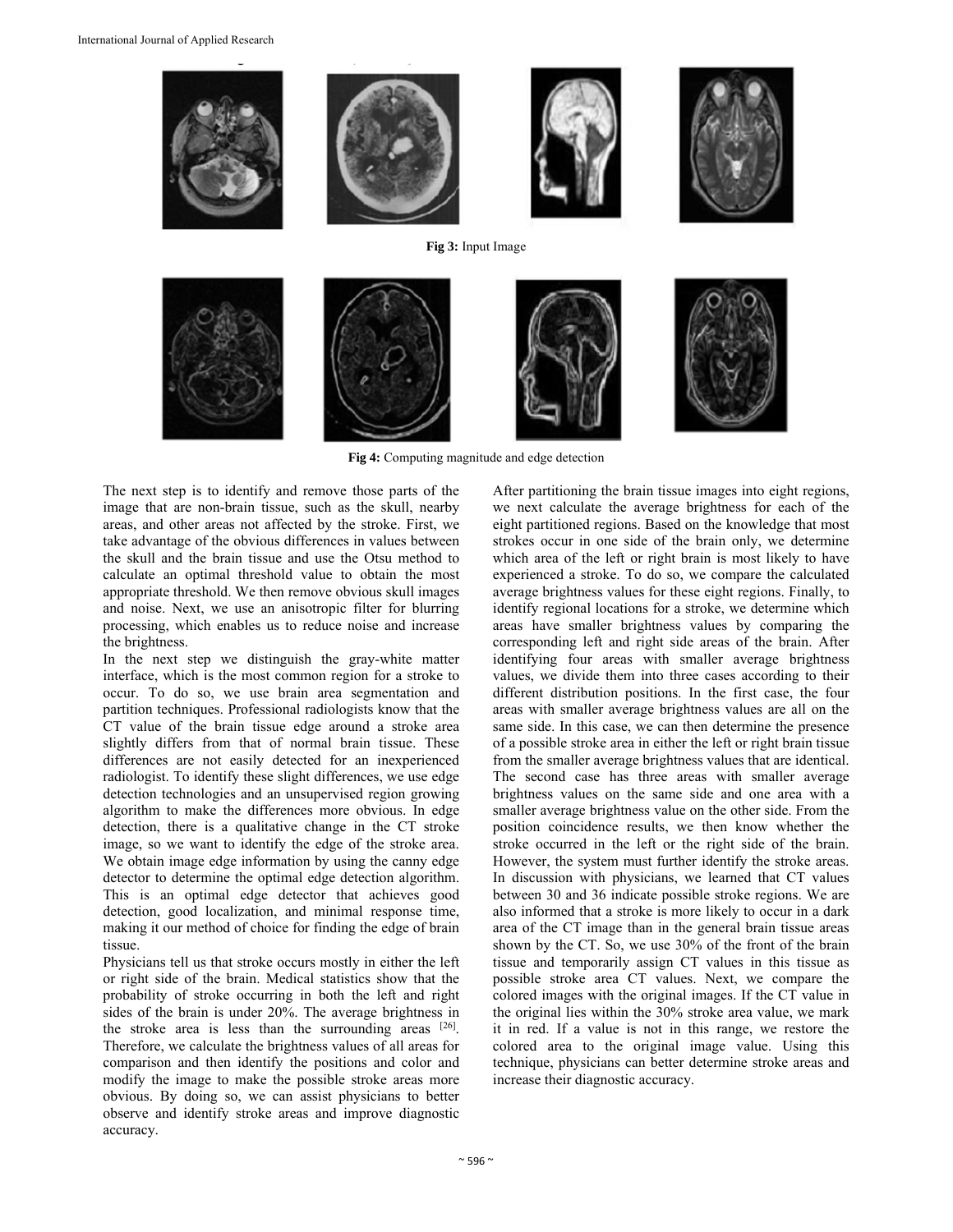#### **Experiment Results**

For CT images, we used the Digital Imaging and Communications in Medicine (DICOM) format. We used an image resolution of  $512 \times 512$ , 4-bit color to store the metainformation and 12-bit color to view CT images at the 12-bit grayscale level. One pixel is equivalent to 0.2mm. The results are shown below.



Fig 5(a): Input Image with Noise (b) Segmented Image (c)-(f) Isolated region of Interest (g) Isolated stroke region



Fig 6: User interface for recording radiologists' assessment based on the original image



**Fig 7:** User interface for recording radiologists' decision after seeing the image results of our proposed system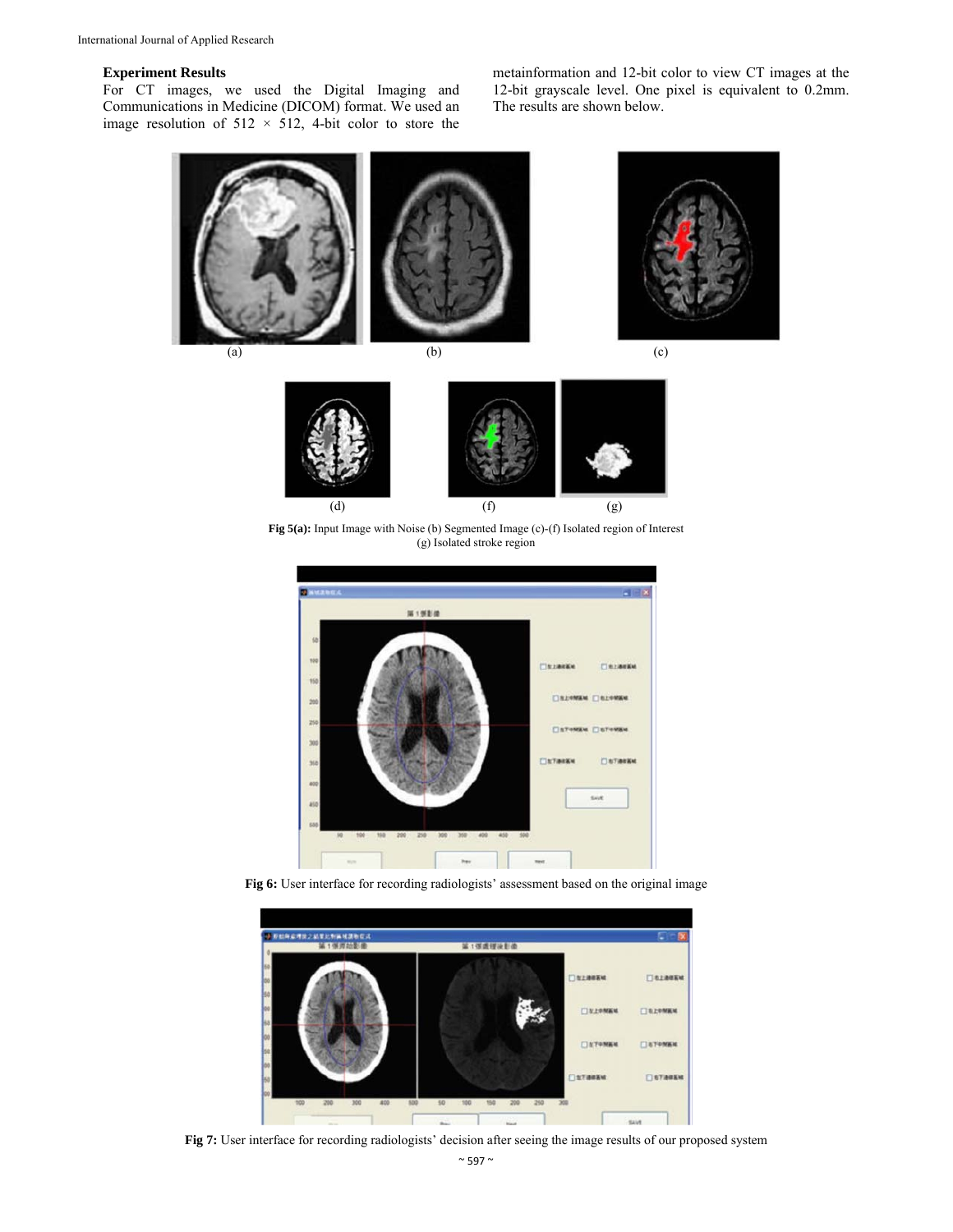

**Fig 8:** Typical user interface for obtaining an assessment by a professional radiologist. The left side shows a stroke patient CT image and the right side shows the corresponding MRI image of the same patient.

#### **Conclusions**

Stroke is the partial blockage of blood vessels in the brain that subsequently leads to brain tissue damage and can cause further brain damage, necrosis, and even death. This paper proposes a stroke detection system through a number steps and finally results show the isolation of stroke portion.

#### **References**

- 1. Lopez AD, Mathers CD, Ezzati M, Jamison DT, Murray CJ. Global and regional burden of disease and risk factors, 2001 systematic analysis of population health data. Lancet. 2006; 367:1747-1757.
- 2. Brainin M, Bornstein N, Boysen G, Demarin V. Acute neurological stroke care in Europe: results of the European Stroke Care Inventory. Eur J Neurol. 2000;  $7:5-10.$
- 3. Hankey GJ. Long-term outcome after ischaemic stroke/transient ischaemic attack. Cerebrovasc Dis, 2003: 16(1):14-19.
- 4. Mogoantă L, Mehedinţi T, Bold M, Hâncu M. Histologie medicală ed Aius, 2004, 250-252.
- 5. Hickey WF. Basic principles of immunological surveillace of normal central nervous sistem. Glia 2001; 36:118.
- 6. Paul Young A, Paul Young H. Neuroanatomie generală și clinică, ed Medicală Callisto, 2000; 1-10:235-248.
- 7. Ghid pentru preventia secundara a accidentelor vasculare cerebrale-2007, Ligia Opris. Imagistica cerebrala prin rezonanta magnetica. Editura Solness Timisoara. 2004; 6:230-232.
- 8. Kidwell Cs, Chalela JA, Saver JL, Starkman S, Hill MD, Demchuck AM *et al*. Comparison of MRI and CT for detection of acute intracerebral hemorrhage. JAMA 2004; 292:1823-1830.
- 9. Schellinger PD, Fiebach JB. Intracranial hemorrhage: the role of magnetic resonance imaging. Neurocrit Care. 2004; 1:31-45.
- 10. Wardlaw Jm, Keir SL, Seymour J, Lewis S, Sandercock Pa, Dennis MS *et al*. What is the best imaging strategy for acute stroke? Health Technol Assess. 2004; 8:iii(ixx):1-180.
- 11. Von Kummer R, Allen KL, Holle R, Bozzao L, Bastianello S, Manelfe Acute stroke C. usefulness of early CT findings before trombolytic therapy. Radiology. 1997; 205:327-333.
- 12. Dzialowski I, Klotz E, Goericke S, Doerfler A, Forsting M, Von Kummer R. Ischemic brain tissue watter content: CT monitoring during middle cerebral artery

occlusion and reperfusion in rats. Radiology. 2007; 243:720-726.

- 13. Hill MD, Rowley HA, Adler F, Eliasziw M, Furlan A, Higashida RT *et al*. Selection of acute ischemic stroke patients for intra-arterial trombolysis with prourokinase by using ASPECTS. Stroke. 2003; 34:1925- 1931.
- 14. Kyaw MM. Computer-Aided Detection system for Hemorrhage contained region, International Journal of Computational Science and Information Technology, 2013; 1(1):11-16.
- 15. Chanda B, Majumder DD. Digital Image Processing and Analysis, PHI Learning Private Limited, New Delhi, Isbn. 2011; 978-81-203-4325-2, 2nd Edition.
- 16. Devi A, Rajagopalan SP. Brain Stroke Classification Based on Multi-Layer Perceptron Using Watershed Segmentation and Gabor Filter. Journal of Theoretical and Applied Information Technology, 2013; 56(2):410- 416.
- 17. Zhu F. Brain Perfusion Imaging–Performance and Accuracy, Centre for Intelligent System and their Applications, School of Information, University of Edinburgh, 2012.
- 18. Adams HP, Bendixen BH. Classification of Subtype of Acute Ischemic Stroke Definitions for Use in a Multicenter Clinical Trial. Journal of the American Heart Association. 1993; 24:35-41.
- 19. Wangenheim AV, Charnovscki R. Cyclops Stroke Quantifier - Ischaemic Stroke Detection System Using Dynamic CT, IEEE, Symposium on Computer-Based Medical System Computer Society, 2002.
- 20. Seletchi ED, Duliu OG. Image Processing and Data Analysis in Computed Tomography. Rom. Journ. Phys., Bucharest, 2006; 52(5-7):667-675.
- 21. Andrius U, Romualdas AD, Bernd FT. Ischemic Stroke Segmentation on CT Images Using Joint Features, Institute of Mathematics and Informatics, Vilnius, 2004; 15(2):283-290.
- 22. Fueanggan S, Chokchaitam S, Muengtaweepongsa S. Simulation Program of Specifying Ischemic Stroke Area from CT Perfusion images Based on Digital Image Processing Techniques, Medical Signal Processing and Medical Imaging, Conference, 2011.
- 23. Fueanggan S, Chokchaitam S, Muengtaweepongsa S. Ischemic Stroke Analysis of CT perfusion maps Cerebral Blood Volume and Cerebral Blood Flow Based on Digital Image Processing Techniques, IEEE,